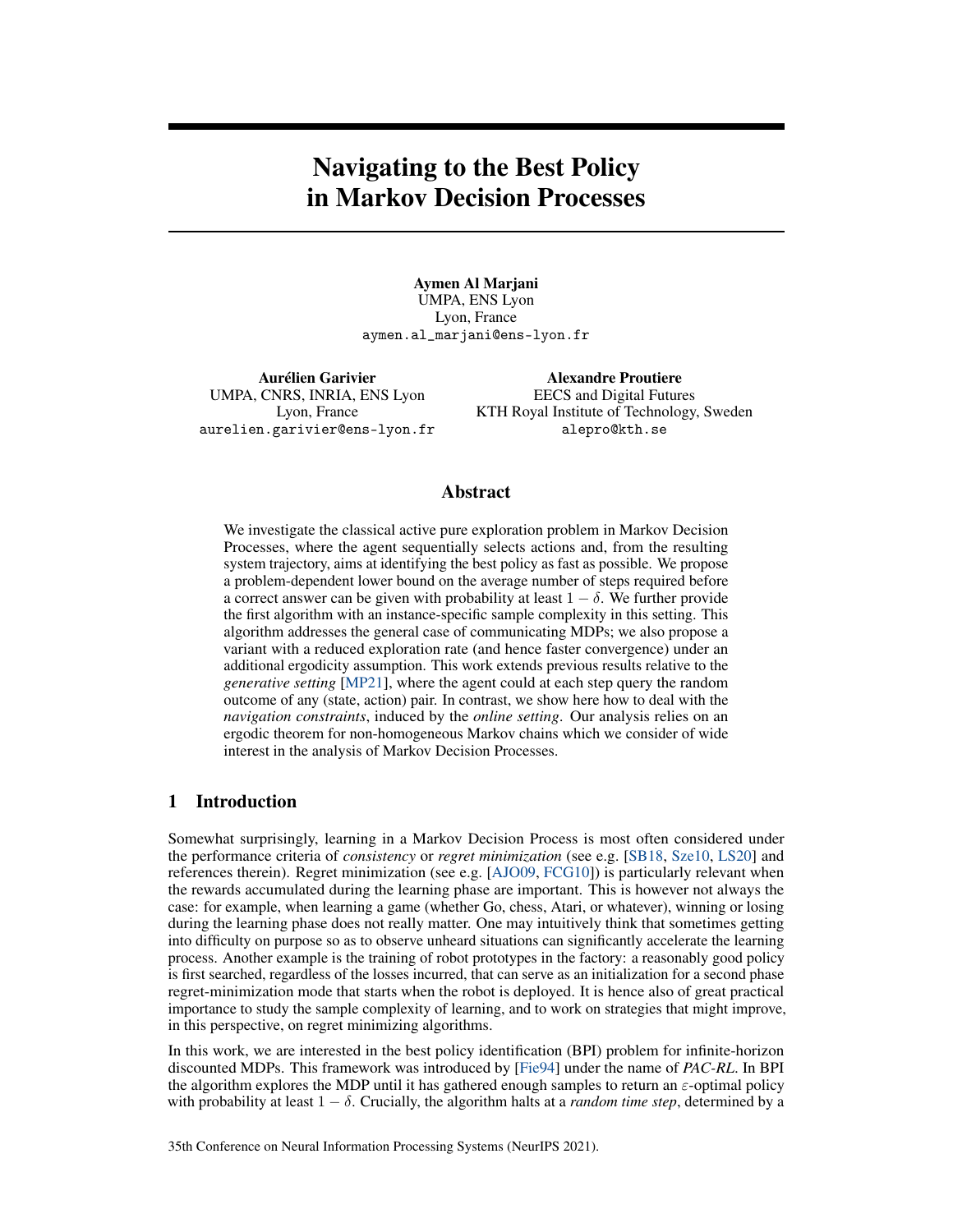*stopping rule* which guarantees that the probability of returning a wrong answer is less that  $\delta$ . The optimality of BPI algorithms is measured through their *sample complexity*, defined as their expected stopping time. Best policy identification in MDPs has been mostly investigated under the lens of minimax-optimality. The minimax framework may be overly pessimistic by accounting for the worst possible MDP, whereas an algorithm with instance-specific guarantees can adapt its exploration procedure to the hardness of the MDP instance that it faces. Recently, a few works made the first attempts towards understanding the instance-specific sample complexity of reinforcement learning. However, they typically either make simplifying assumptions such as access to a generative model [ZKB19, MP21], or restrict their attention to episodic MDPs [WSJ21]. In practice however, the samples gathered rather correspond to a single, possibly infinite, trajectory of the system that we wish to control. This motivates our study of the full online setting where observations are only obtained by navigating in the MDP, that is by sequential choices of actions and following the transitions of the MDP.

Our contributions. [MP21] recently proposed an information-theoretical complexity analysis for MDPs in the case of access to a generative model. Here we extend their results to the online setting. Our main goal is to understand how the online learning scheme affects the sample complexity compared to the easier case where we have a generative model. A natural first step consists in understanding how the first order term  $T^* \log(1/\delta)$  changes. Thus we only focus on the asymptotic regime  $\delta \rightarrow 0$ . Our key contributions can be summarized as follows:

- First, we adapt the lower bound of [MP21] to the online setting (Proposition 2). The new bound also writes as the value of a zero-sum two-player game between nature and the algorithm, where the loss function remains the same, but where the set of possible strategies for the algorithm is restricted to a subset  $\Omega(\mathcal{M})$  of the simplex of dimension  $SA - 1$ . We refer to the constraints defining Ω(M) as the *navigation constraints*.
- We propose MDP-NaS, the first algorithm for the online setting<sup>1</sup> with instance-dependent bounds on its sample complexity in the asymptotic regime  $\delta \to 0$  (Theorem 6). A major challenge lies in the design of a sampling rule that guarantees that the sampling frequency of state-action pairs  $(N_{sa}(t)/t)_{s,a}$  converges to some target oracle allocation  $\omega^* \in \Omega(\mathcal{M})$ . Indeed, since we can no longer choose the next state of the agent, the tracking procedure which was developed by [GK16] for multi-armed bandits and used in [MP21] for MDPs with a generative model can no longer be applied in our setting. We propose a new sampling rule which performs exploration according to a mixture of the uniform policy and a plugin estimate of the *oracle policy* (the policy whose stationary state-action distribution is  $\omega^*$ ) and prove that it satisfies the requirement above. The analysis of our sampling rule relies on an ergodic theorem for non-homogeneous Markov chains of independent interest (Proposition 12).
- We investigate, depending on the communication properties of the ground-truth instance  $M$ , what is the minimal forced-exploration rate in our sampling rule that guarantees the consistency of the plug-in estimator of the oracle policy. Our findings imply that when  $\mathcal M$  is ergodic, an exploration rate as low as  $1/\sqrt{t}$  is sufficient. However, when M is only assumed to be communicating, one is obliged to resort to a much more conservative exploration rate of  $t^{-\frac{1}{m+1}}$ , where m is a parameter defined in Lemma 4 that may scales as large as  $S - 1$  in the worst case.
- Finally, our stopping rule represents the first implementation of the Generalized Likelihood Ratio test for MDPs. Notably, we circumvent the need to solve the max-min program of the lower bound exactly, and show how an upper bound of the best-response problem, such as the one derived in [MP21], can be used to perform a GLR test. This improves upon the sample complexity bound that one obtains using the KL-Ball stopping rule of [MP21] by at least a factor of  $2^2$ .

<sup>&</sup>lt;sup>1</sup>Before publication of this work, but after a preprint was available online, [WSJ21] proposed another algorithm with instance-dependent guarantees.

<sup>&</sup>lt;sup>2</sup>Note that the stopping rule is independent of the sampling rule and thus can be used in both the generative and the online settings. Furthermore, one may even obtain an improved factor of 4 by using a deviation inequality for the full distribution of (reward, next-state) instead of a union bound of deviation inequalities for each marginal distribution.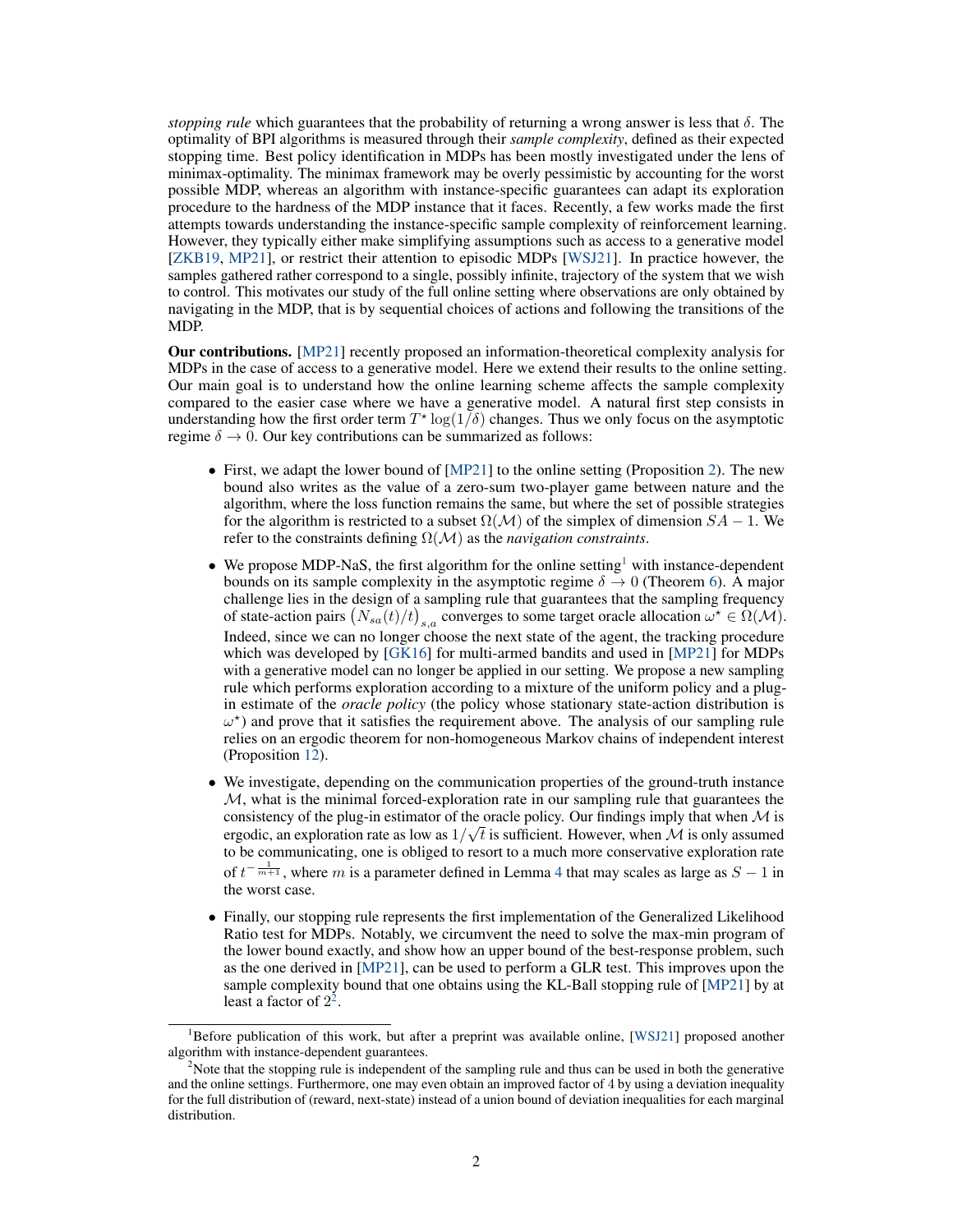#### 1.1 Related work

Minimax Best-Policy Identification. BPI in the online setting has been investigated recently by a number of works with minimax sample complexity bounds. In the case of episodic MDPs [KMDD<sup>+</sup>21], [MDJ<sup>+</sup>20] proposed algorithms that identify an  $\varepsilon$ -optimal policy at the initial state w.h.p. In contrast, in the case of infinite-horizon MDPs one is rather interested in finding a good policy at *every* state. Recent works provide convergence analysis for Q-learning [LWC<sup>+</sup>20b] or policy gradient algorithms [AHKS20], [FYAY21], [ZCA21]. Their results typically state that if the algorithm is fed with the appropriate hyperparameters, it can return an  $\varepsilon$ -optimal policy w.h.p. after collecting a polynomial number of samples. In practice, a pure exploration agent needs a stopping rule to determine when to halt the learning process. In particular, the question of how to tune the number of iterations of these algorithms without prior knowledge of the ground truth instance remains open.<sup>3</sup>

Generative Model. A large body of literature focuses on the so-called *generative model*, where in each step, the algorithm may query a sample (i.e., observe a reward and a next-state drawn from the rewards and transitions distributions respectively) from any given state-action pair [KS98],[KMN99], [EDMM06], [AMK13],[DTC13], [Wan17], [SWW<sup>+</sup>18], [ZKB19], [AKY20],  $[LWC+20a]$ ,  $[LCC+21]$ ,  $[MP21]$ .

Instance-specific bounds. Instance-optimal algorithms for Best Arm Identification in multi armed bandits (MDPs with one state) have been obtained independently by [GK16],[Rus16]. Here, we extend their information-theoretical approach to the problem of Best Policy Identification in MDPs. More recently, [WSJ21] provided an algorithm for BPI in episodic MDPs with instance-specific sample complexity. A more detailed comparison with [WSJ21] can be found in Section 6.

Outline. The rest of the paper is organized as follows: After introducing the setting and giving some notation and definitions in Section 2, we derive in Section 3 a lower bound on the time required by any algorithm navigating the MDP until it is able to identify the best policy with probability at least  $1 - \delta$ . The algorithm is presented in Section 4. Section 5 contains our main results along with a sketch of the analysis. Finally, in Section 6 we compare our results with MOCA, the only other algorithm (to the best of our knowledge) with problem-dependent guarantees in the online setting. Most technical results and proofs are given in the appendix.

## 2 Setting and notation

Discounted MDPs. We consider infinite horizon MDPs with discount and finite state and action spaces S and A. Such an MDP  $M$  is defined through its transition and reward distributions  $p_{\mathcal{M}}(\cdot|s, a)$  and  $q_{\mathcal{M}}(\cdot|s, a)$  for all  $(s, a)$ . For simplicity,  $q_{\mathcal{M}}(\cdot|s, a)$  will denote the density of the reward distribution w.r.t. a positive measure  $\lambda$  with support included in [0, 1]. Specifically,  $p_{\mathcal{M}}(s'|s, a)$  denotes the probability of transitioning to state s' after playing action a at state s while  $R(s, a)$  is the random instantaneous reward that is collected. Finally,  $\gamma \in [0, 1)$  is a discounting factor. We look for an optimal control policy  $\pi^* : S \to A$  maximizing the long-term discounted reward:  $V_M^{\pi}(s) = \mathbb{E}_{\mathcal{M}, \pi}[\sum_{t=0}^{\infty} \gamma^t R(s_t, \pi(s_t))]$ , where  $\mathbb{E}_{\mathcal{M}, \pi}$  denotes the expectation w.r.t the randomness in the rewards and the trajectory when the policy  $\pi$  is used. Classically, we denote by  $V_M^*$  the optimal value function of M and by  $Q_M^*$  the optimal Q-value function of M.  $\Pi^*(\mathcal{M}) = {\overline{\pi} : \mathcal{S} \to \mathcal{A}, V_{\mathcal{M}}^{\pi} = V_{\mathcal{M}}^*}$  denotes the set of optimal policies for  $\mathcal{M}$ .

**Problem-dependent quantities.** The sub-optimality gap of action a in state s is defined as  $\Delta_{sa} = V_{\mathcal{M}}^{\star}(\overline{s}) - Q_{\mathcal{M}}^{\star}(\overline{s}, a)$ . Let  $\Delta_{\min} = \min_{s, a \neq \pi^{\star}(s)} \overline{\Delta}_{sa}$  be the minimum gap and  $sp(V_{\mathcal{M}}^{\star}) =$  $\max_{s,s'} |V_M^*(s) - V_M^*(s')|$  be the span of  $V_M^*$ . Finally, we introduce the variance of the value function in  $(s, a)$  as  $\text{Var}_{p(s,a)}[V_M^*] = \text{Var}_{s'\sim p_{\mathcal{M}}(.|s,a)}[V_M^*(s')]$ .

Active pure exploration with fixed confidence. When  $M$  is unknown, we wish to devise a learning algorithm A identifying, from a single trajectory, an optimal policy as quickly as possible with some given level of confidence. Formally, such an algorithm consists of (i) a sampling rule, selecting in each round t in an adaptive manner the action  $a_t$  to be played;  $a_t$  depends on past observations, it

<sup>&</sup>lt;sup>3</sup>Here we chose not to mention works that investigate the sample complexity in the PAC-MDP framework [Kak03]. Indeed, in this framework the sample complexity is rather defined as the the number of episodes where the algorithm does not play an  $\varepsilon$ -optimal policy. As explained in [DMKV21], this objective is closer to regret minimization than to pure exploration.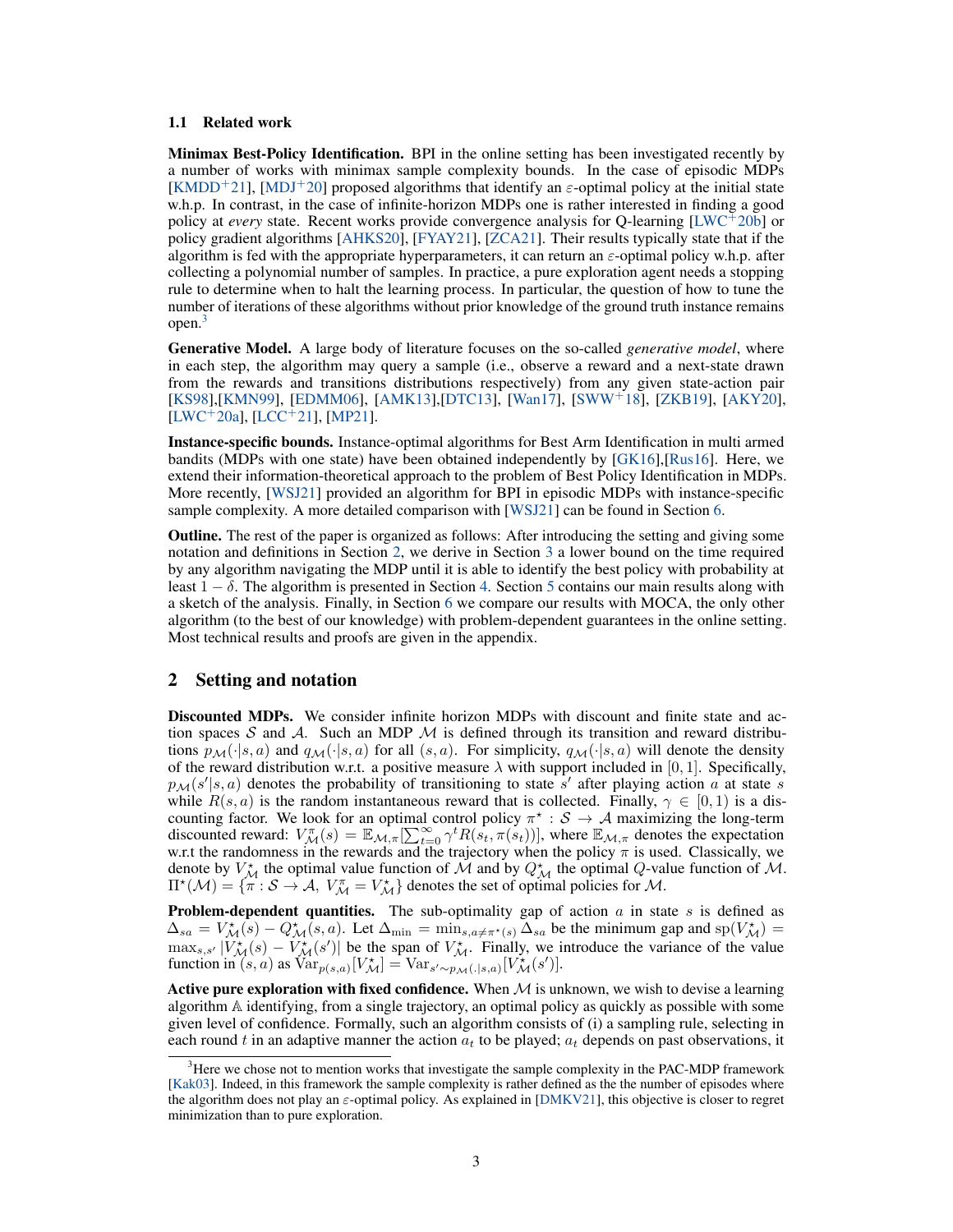is  $\mathcal{F}_t^{\mathbb{A}}$ -measurable where  $\mathcal{F}_t^{\mathbb{A}} = \sigma(s_0, a_0, R_0 \dots, s_{t-1}, a_{t-1}, R_{t-1}, s_t)$  is the  $\sigma$ -algebra generated by observations up to time t; (ii) a stopping rule  $\tau_{\delta}$ , a stopping time w.r.t. the filtration  $(\mathcal{F}_t^{\mathbb{A}})_{t\geq 0}$ , deciding when to stop collecting observations; (iii) a decision rule returning  $\hat{\pi}_{\tau_{\delta}}^*$  an estimated optimal policy.

An algorithm A is  $\delta$ -Probably Correct ( $\delta$ -PC) over some set M of MDPs, if for any  $\mathcal{M} \in \mathbb{M}$ , it returns (in finite time) an optimal policy with probability at least  $1 - \delta$ . In this paper, we aim to devise a δ-PC algorithm A with minimal sample complexity  $\mathbb{E}_{M,A}[\tau_\delta]$ . We make the following assumption.

Assumption 1. *We consider the set* M *of communicating MDPs with a unique optimal policy.*

We justify the above assumption as follows. (i) We restrict our attention to the case where  $\mathcal M$  is communicating, for otherwise, if it is Multichain there would be a non-zero probability that the algorithm enters a subclass of states from which there is no possible comeback. In this case it becomes impossible to identify the *global* optimal policy<sup>4</sup>. (ii) About the uniqueness of the optimal policy, treating the case of MDPs with multiple optimal policies, or that of  $\varepsilon$ -optimal policy identification, requires the use of more involved Overlapping Hypothesis tests, which is already challenging in multiarmed bandits (MDPs with a single state) [GK19]. We will analyze how to remove this assumption in future work.

**Notation.**  $\mathcal{Z} \triangleq \mathcal{S} \times \mathcal{A}$  is the state-action space.  $\Sigma \triangleq \{ \omega \in \mathbb{R}^{S \times A}_{+} : \sum_{s,a} \omega_{sa} = 1 \}$ , the simplex of dimension  $SA - 1$ .  $N_{sa}(t)$  denotes the number of times the state-action pair  $(s, a)$  has been visited up to the end of round t. We also introduce  $N_s(t) = \sum_{a \in A} N_{sa}(t)$ . Similarly, for a vector  $\omega \in \Sigma$  we will denote  $\omega_s \triangleq \sum_{a \in \mathcal{A}} \omega_{sa}$ . For a matrix  $A \in \mathbb{R}^{n \times m}$ , the infinity norm is defined as  $||A||_{\infty} \triangleq \max_{1 \leq i \leq n} \sum_{j=1}^{m} |a_{i,j}|$ . The KL divergence between two probability distributions P and Q on some discrete space S is defined as:  $KL(P||Q) \triangleq \sum_{s \in S} P(s) \log(\frac{P(s)}{Q(s)})$ . For Bernoulli distributions of respective means p and q, the KL divergence is denoted by  $\text{kl}(p,q)$ . For distributions over [0, 1] defined through their densities p and q w.r.t. some positive measure  $\lambda$ , the KL divergence is:  $KL(p||q) \triangleq \int_{-\infty}^{\infty} p(x) \log \left(\frac{p(x)}{q(x)}\right)$  $\big)$   $\lambda(dx)$ . M denotes the set of communicating MDPs with a unique optimal policy. For two MDPs  $\mathcal{M}, \mathcal{M}' \in \mathbb{M}$ , we say that  $\mathcal{M} \ll \mathcal{M}'$  if for all  $(s, a), p_{\mathcal{M}}(\cdot|s, a) \ll \mathcal{M}'$  $p_{\mathcal{M}'}(\cdot|s, a)$  and  $q_{\mathcal{M}}(\cdot|s, a) \ll q_{\mathcal{M}'}(\cdot|s, a)$ . In that case, for any state (action pair)  $(s, a)$ , we define the KL divergence of the distributions of the one-step observations under  $M$  and  $M'$  when starting at  $(s, a)$  as  $KL_{\mathcal{M}|\mathcal{M}'}(s, a) \triangleq KL(p_{\mathcal{M}}(\cdot|s, a)||p_{\mathcal{M}'}(\cdot|s, a)) + KL(q_{\mathcal{M}}(\cdot|s, a)||q_{\mathcal{M}'}(\cdot|s, a)).$ 

## 3 Sample complexity lower bound

In this section, we first derive a lower bound on the expected sample complexity satisfied by any  $\delta$ -PC algorithm. The lower bound is obtained as the solution of a non-convex optimization problem, as in the case where the learner has access to a generative model [MP21]. The problem has however additional constraints, referred to as the *navigation* constraints, due the fact that the learner has access to a single system trajectory.

The expected sample complexity of an algorithm  $\mathbb{A}$  is  $\mathbb{E}_{\mathcal{M},\mathbb{A}}[\tau_{\delta}] = \sum_{s,a} \mathbb{E}_{\mathcal{M},\mathbb{A}}[N_{sa}(\tau_{\delta})]$ . Lower bounds on the sample complexity are derived by identifying constraints that the various  $N_{sa}(\tau_{\delta})$ 's need to satisfy so as to get a  $\delta$ -PC algorithm. We distinguish here two kinds of constraints:

**Information constraints.** These are constraints on  $\mathbb{E}_{M,A}[N_{sa}(\tau_{\delta})]$ , so that the algorithm can learn the optimal policy with probability at least  $1 - \delta$ . They are the same as those derived [MP21] when the learner has access to a generative model and are recalled in Lemma 9 in Appendix C.

Navigation constraints. Observations come from a single (but controlled) system trajectory which imposes additional constraints on the  $N_{sa}(\tau_{\delta})$ 's. These are derived by just writing the Chapman-Kolmogorov equations of the controlled Markov chain (refer to Appendix C for a proof).

Lemma 1. *For any algorithm* A*, and for any state* s*, we have:*

$$
\left| \mathbb{E}_{\mathcal{M},\mathbb{A}}[N_s(\tau_\delta)] - \sum_{s',a'} p_{\mathcal{M}}(s|s',a') \mathbb{E}_{\mathcal{M},\mathbb{A}}[N_{s'a'}(\tau_\delta)] \right| \le 1.
$$
 (1)

Putting all constraints together, we obtain the following sample complexity lower bound.

<sup>&</sup>lt;sup>4</sup>Unless we modify the objective to finding the optimal policy in this subchain.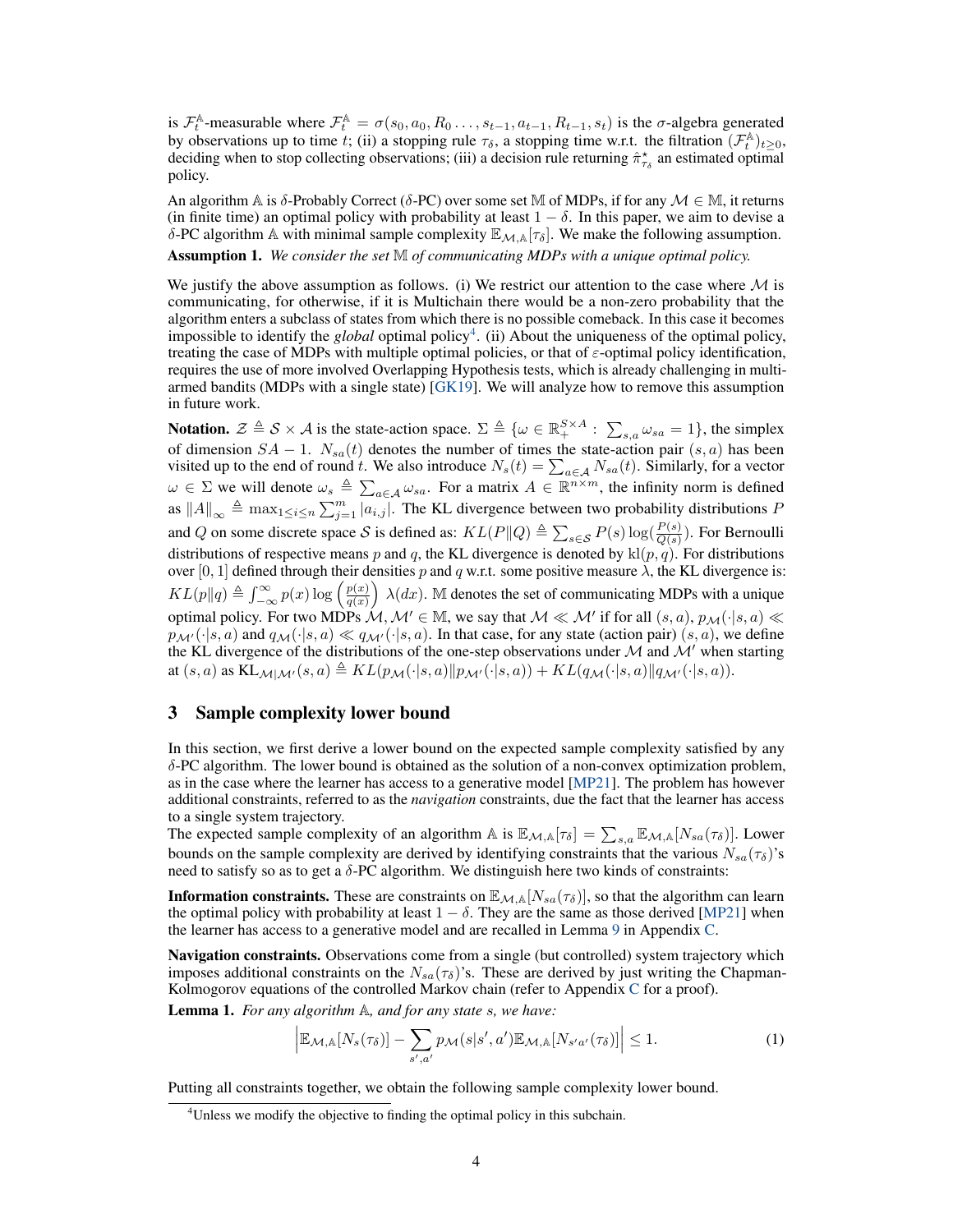Proposition 2. *Define the set of navigation-constrained allocation vectors:*

$$
\Omega(\mathcal{M}) = \big\{\omega \in \Sigma: \ \forall s \in \mathcal{S}, \ \omega_s = \sum_{s',a'} p_{\mathcal{M}}(s|s',a')\omega_{s'a'}\big\}.
$$

*Further define*  $\text{Alt}(\mathcal{M}) = \{ \mathcal{M}' \text{ } MDP : \mathcal{M} \ll \mathcal{M}', \Pi^*(\mathcal{M}) \cap \Pi^*(\mathcal{M}') = \emptyset \}$  *the set of alternative instances. Then the expected sample complexity*  $\mathbb{E}_{\mathcal{M},\mathbb{A}}[\tau_{\delta}]$  *of any*  $\delta$ -*PC algorithm*  $\mathbb{A}$  *satisfies:* 

$$
\liminf_{\delta \to 0} \frac{\mathbb{E}_{\mathcal{M},\mathbb{A}}[\tau]}{\log(1/\delta)} \ge T_o(\mathcal{M}), \quad \text{where} \quad T_o(\mathcal{M})^{-1} = \sup_{\omega \in \Omega(\mathcal{M})} T(\mathcal{M}, \omega)^{-1} \tag{2}
$$

*and*

$$
T(\mathcal{M}, \omega)^{-1} = \inf_{\mathcal{M}' \in \text{Alt}(\mathcal{M})} \sum_{s, a} \omega_{sa} KL_{\mathcal{M}|\mathcal{M}'}(s, a). \tag{3}
$$

Remark 1. *A common interpretation of change-of-measure lower bounds like the one above is the following: the optimization problem in the definition of*  $T_o(\mathcal{M})$  *can be seen as the value of a twoplayer zero-sum game between an algorithm which samples each state-action* (s, a) *proportionally to* ωsa *and an adversary who chooses an alternative instance* M� *that is difficult to distinguish from* M *under the algorithm's sampling strategy. This suggests that an optimal algorithm should play the optimal allocation that solves the optimization problem (2) and, as a consequence, rules out all alternative instances as fast as possible.*

Remark 2. *Note that compared to the lower bound of the generative setting in [MP21], the only change is in the set of sampling strategies that the algorithm can play, which is no longer equal to the entire simplex.*

#### 3.1 Proxy for the optimal allocation and the characteristic time

As shown in [MP21], even without accounting for the navigation constraints, computing the characteristic time  $T_o(\mathcal{M})$  and in particular, the optimal allocation leading to it is not easy. Indeed, the sub-problem corresponding to computing  $T(M, \omega)^{-1}$  is non-convex. This makes it difficult to design an algorithm that targets the optimal weights arg max<sub> $\omega \in \Omega(M)$ </sub>  $T(M, \omega)^{-1}$ . Instead, we use a tractable upper bound of  $T(\mathcal{M}, \omega)$  from [MP21]:

**Lemma 3.** *(Theorem 1, [MP21]) For all vectors*  $\omega \in \Sigma$ ,  $T(\mathcal{M}, \omega) \leq U(\mathcal{M}, \omega)$ *, where*<sup>5</sup>

$$
U(\mathcal{M}, \omega) = \max_{(s, a): a \neq \pi^*(s)} \frac{H_{sa}}{\omega_{sa}} + \frac{H^*}{S_{\min} \omega_{s, \pi^*(s)}},
$$
(4)

and 
$$
\begin{cases} H_{sa} = \frac{2}{\Delta_{sa}^2} + \max\left(\frac{16\text{Var}_{p(s,a)}[V_{\mathcal{M}}^*]}{\Delta_{sa}^2}, \frac{6\,\text{sp}(V_{\mathcal{M}}^*)^{4/3}}{\Delta_{sa}^{4/3}}\right), \\ H^{\star} = \frac{2S}{[\Delta_{\min}(1-\gamma)]^2} + \mathcal{O}\left(\frac{S}{\Delta_{\min}^2(1-\gamma)^3}\right). \end{cases}
$$
(5)

Using  $U(\mathcal{M}, \omega)$ , we obtain the following upper bound on the characteristic time (2):

$$
T_o(\mathcal{M}) \le U_o(\mathcal{M}) \triangleq \inf_{\omega \in \Omega(\mathcal{M})} U(\mathcal{M}, \omega).
$$
 (6)

The advantages of the above upper bound  $U_o(\mathcal{M})$  are that: (i) it is a problem-specific quantity as it depends on the gaps and variances of the value function in  $\mathcal{M}$ ; (ii) the corresponding allocation (that solves (6)) can be easily computed, and hence targeted. Indeed, the optimization problem in (6) has convex objective and constraints. Therefore, we can use the projected subgradient-descent algorithm to compute

$$
\boldsymbol{\omega}^{\star}(\mathcal{M}) \triangleq \underset{\omega \in \Omega(\mathcal{M})}{\arg \min} U(\mathcal{M}, \omega) = \underset{\omega \in \Omega(\mathcal{M})}{\arg \max} U(\mathcal{M}, \omega)^{-1}, \tag{7}
$$

which will be used in our algorithm as a proxy<sup>6</sup> for arg max<sub> $\omega \in \Omega(M)$ </sub>  $T(M, \omega)^{-1}$ .

<sup>&</sup>lt;sup>5</sup>The exact definition of  $H^*$  is given in Appendix C.

<sup>&</sup>lt;sup>6</sup> Note that if we have access to an optimization oracle that, given a MDP  $M$ , returns the optimal allocation solution to (2), then we can replace  $\omega^*(\mathcal{M})$  by this optimal allocation. Our algorithm will then be asymptotically optimal up to a factor of 2.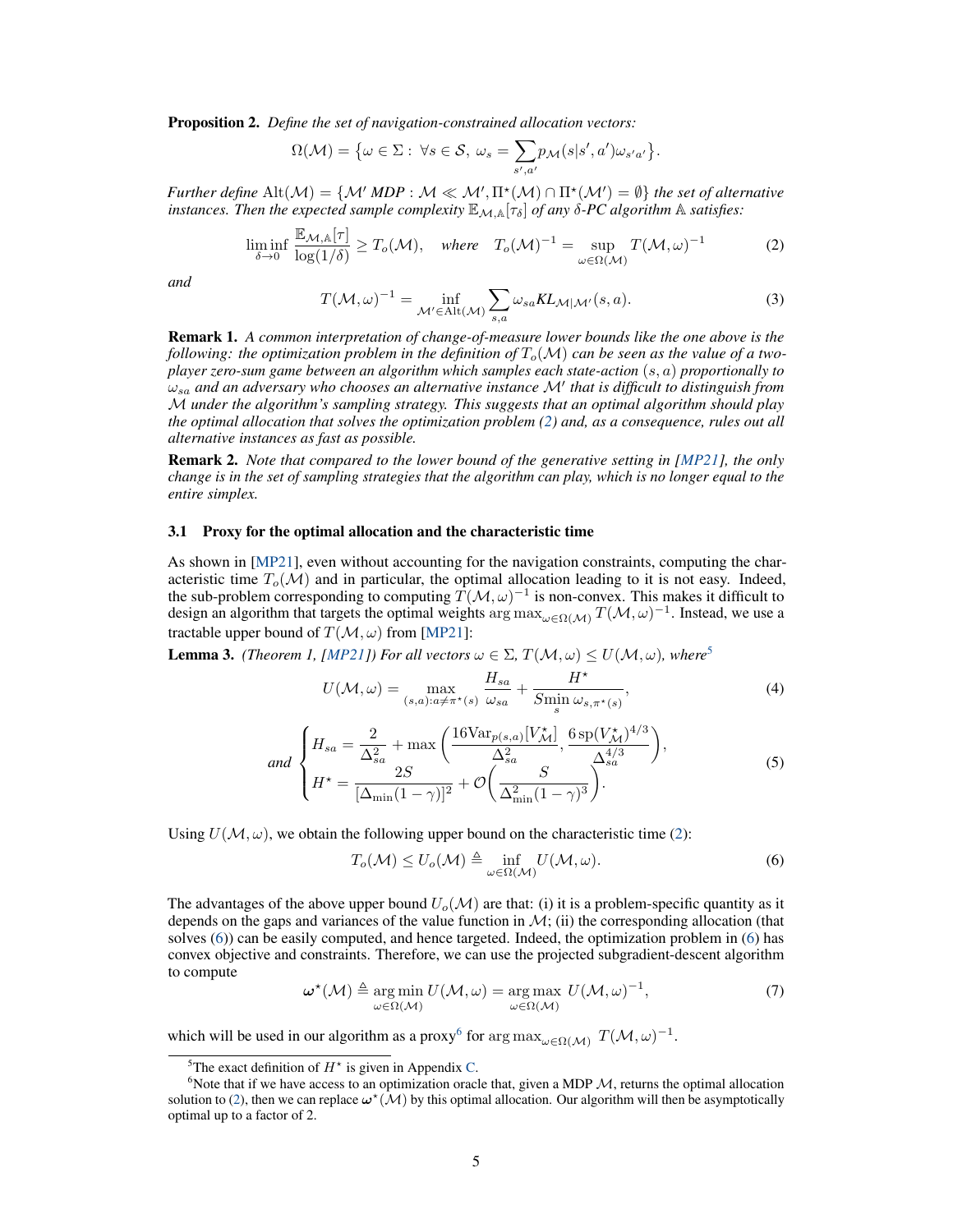# 4 Algorithm

We propose MDP-NaS (MDP Navigate-and-Stop), a model-based algorithm that is inspired by the lower bound. The lower bound suggests that to identify the best policy in a sample-efficient manner, the algorithm must collect samples from state-action pair  $(s, a)$  proportionally to  $\omega_{sa}^{\star}(\mathcal{M})$ . We propose two sampling rules which ensure that the former statement holds in the long term (see Section 4.1 and Theorem 7 for a rigorous formulation). Our sampling rules are combined with a Generalized Likelihood Ratio (GLR) test (or rather a proxy of the GLR test, see Section 4.2 for details), that stops as soon as we are confident that  $\hat{\pi}_t^* = \pi^*$  with probability at least  $1 - \delta$ . The provide code for MDP NeS is given in Algorithm 1. pseudo-code for MDP-NaS is given in Algorithm 1.

Algorithm 1: MDP Navigate and Stop (MDP-NaS)

**Input:** Confidence level  $\delta$ , ERGODIC boolean variable, communication parameter m or an upper bound. <sup>1</sup> if *ERGODIC* then 2 Set  $(\varepsilon_t)_{t \geq 1} = (1/\sqrt{t})_{t \geq 1}$ . 3 else 4 Set  $(\varepsilon_t)_{t\geq 1} = (t^{-\frac{1}{m+1}})_{t\geq 1}$ . <sup>5</sup> end 6 Set  $t \leftarrow 0$  and  $N_{sa}(t) \leftarrow 0$ , for all (s,a). 7 Initialize empirical estimate  $\widehat{\mathcal{M}}_0$  by drawing an arbitrary MDP from M. 8 Compute  $\hat{\pi}_t^* \leftarrow \text{POLICY-ITERATION}(\hat{\mathcal{M}}_t)$ . <sup>9</sup> while *Stopping condition (13) is not satisfied* do 10 Compute  $\boldsymbol{\omega}^*(\widehat{\mathcal{M}}_t)$  according to (7) and  $\pi^o(\widehat{\mathcal{M}}_t)$  according to (8).<br> **if**  $t = 0$  **then** if  $t = 0$  then 12 Play  $a_0 \sim \text{Unif}([1, A]).$ <br>13 Play  $a_0 \sim \text{Unif}([1, A]).$ else 14 Play  $a_t \sim \pi_t(.|s_t)$ , where  $\pi_t$  is determined by either (9) or (10). end 16 Observe  $(R_t, s_{t+1}) \sim q(.|s_t, a_t) \otimes p(.|s_t, a_t)$ .<br>17  $t \leftarrow t+1$ .  $t \leftarrow t + 1$ . 18 Update  $\widehat{\mathcal{M}}_t$  and  $(N_{sa}(t))_{s,a}$ . 19 Compute  $\hat{\pi}_t^* \leftarrow \text{POLICY-ITERATION}(\hat{\mathcal{M}}_t)$ . <sup>20</sup> end **Output:** Empirical optimal policy  $\hat{\pi}_{\tau}^*$ .

#### 4.1 Sampling rule

We introduce a few definitions to simplify the presentation. Any stationary policy  $\pi$  induces a Markov chain on Z whose transition kernel is defined by  $P_{\pi}((s, a), (s', a')) \triangleq P(s'|s, a)\pi(a'|s')$ . With some abuse of notation, we will use  $P_{\pi}$  to refer to both the Markov chain and its kernel. We denote by  $\pi_u$  the uniform random policy, i.e.,  $\pi_u(a|s) = 1/A$  for all pairs  $(s, a)$ . Finally, we define the vector of visit-frequencies  $\boldsymbol{N}(t)/t \triangleq (N_{sa}(t)/t)_{(s,a)\in\mathcal{Z}}$ .

In contrast with pure exploration in Multi-Armed Bandits and MDPs with a generative model where any allocation vector in the simplex is achievable, here the agent can only choose a *sequence of actions* and follow the resulting trajectory. Therefore, one might ask if the oracle allocation can be achieved by following a simple policy. A natural candidate is the *oracle policy* defined by

$$
\forall (s,a) \in \mathcal{Z}, \quad \pi^o(a|s) \triangleq \frac{\omega_{sa}^{\star}}{\omega_s^{\star}} = \frac{\omega_{sa}^{\star}}{\sum_{b \in \mathcal{A}} \omega_{sb}^{\star}}.
$$
\n
$$
(8)
$$

It is immediate to check that  $\omega^*$  is the stationary distribution of  $P_{\pi^o}$ . Denote by  $\pi^o(\mathcal{M})$  the above oracle policy defined through  $\omega^*(\mathcal{M})$ . Policy  $\pi^o(\mathcal{M})$  is the target that we would like to play, but since the rewards and dynamics of  $M$  are unknown, the actions must be chosen so as to estimate consistently the oracle policy while at the same time ensuring that  $N(t)/t$  converges to  $\omega^*(\mathcal{M})$ . The following two sampling rules satisfy these requirements.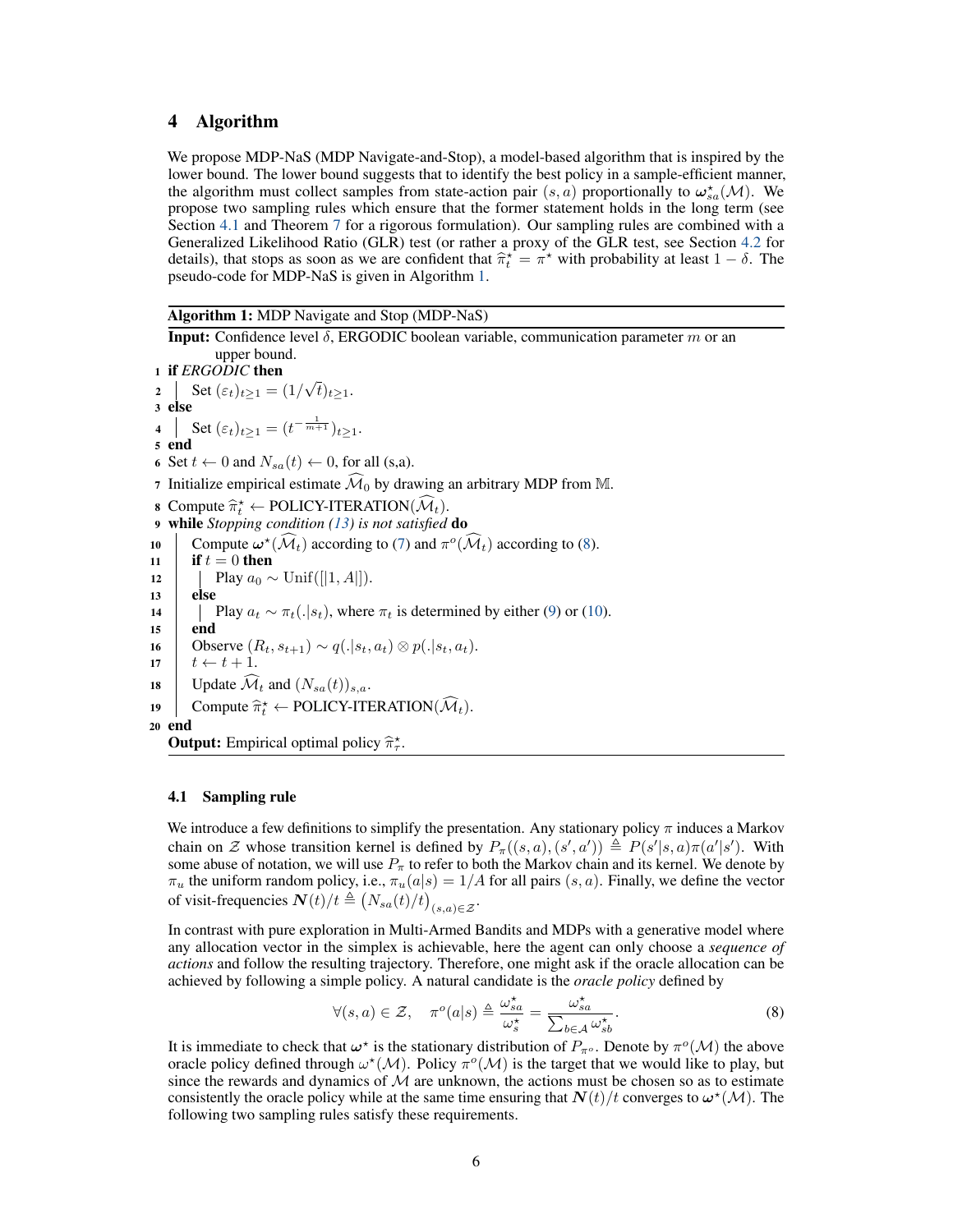**D-Navigation rule:** At time step  $t$ , the learner plays the policy

$$
\pi_t = \varepsilon_t \pi_u + (1 - \varepsilon_t) \pi^o(\widehat{\mathcal{M}}_t), \tag{9}
$$

**C-Navigation rule:** At time step  $t$ , the learner plays

$$
\pi_t = \varepsilon_t \pi_u + (1 - \varepsilon_t) \sum_{j=1}^t \pi^o(\widehat{\mathcal{M}}_j) / t,\tag{10}
$$

where  $\varepsilon_t$  is a decreasing exploration rate to be tuned later. In the second case, the agent navigates using a Cesàro-mean of oracle policies instead of the current estimate of the oracle policy, which makes the navigation more stable.

#### 4.1.1 Tuning the forced exploration parameter

The mixture with the uniform policy<sup>7</sup> helps the agent to explore all state-action pairs often enough in the initial phase. This is particularly necessary in the case where the empirical weight  $\omega_{sa}^*(\mathcal{M}_t)$  of some state-action pair  $(s, a)$  is under-estimated, which may cause that this pair is left aside and hence the estimation never corrected. The next result in this section gives a tuning of the rate  $\varepsilon_t$  that ensures a sufficient forced exploration:

Lemma 4. *Let* m *be the maximum length of the shortest paths (in terms of number of transitions) between pairs of states in M:*  $m \triangleq \max_{(s,s') \in \mathcal{S}^2} \min\{n \geq 1: \exists \pi: \mathcal{S} \to \mathcal{A}, P^n_{\pi}(s,s') > 0\}$ *. Then C*-Navigation or *D*-Navigation with any decreasing sequence  $(\varepsilon_t)_{t\geq 1}$  such that  $\forall t\geq 1, \ \varepsilon_t\geq t^{-\frac{1}{m+1}}$ *satisfies:*  $\mathbb{P}_{\mathcal{M},\mathbb{A}}(\forall (s,a) \in \mathcal{Z}, \ \lim_{t \to \infty} N_{sa}(t) = \infty) = 1.$ 

Remark 3. *When the parameter* m *is unknown to the learner, one can replace it by its worst case value*  $m_{\text{max}} = S - 1$ . However, when prior knowledge is available, using a faster-decreasing sequence  $\varepsilon_t = t^{-\frac{1}{m+1}}$  instead of  $t^{-\frac{1}{S}}$  can be useful to accelerate convergence, especially when the *states of*  $M$  *are densely connected (m*  $\ll S - 1$ *).* 

**Minimal exploration rate: Communicating MDPs.** The forced exploration rate  $t^{-\frac{1}{S}}$  vanishes quite slowly. One may wonder if this rate is necessary to guarantee sufficient exploration in communicating MDPs: the answer is yes in the worst case, as the following example shows. Consider a variant of the classical RiverSwim MDP with state (resp. action) space  $S = [1, S]$ , (resp.  $\mathcal{A} = \{LEFT1, LEFT2, RIGHT\}$ . LEFT1 and LEFT2 are equivalent actions inducing the same rewards and transitions. After playing RIGHT the agent makes a transition of one step to the right, while playing LEFT1 (or LEFT2) moves the agent all the way back to state 1. The rewards are null everywhere but in states  $\{1, S\}$  where  $R(1, \text{LEFT1}), R(1, \text{LEFT2})$  are equal to 0.01 almost surely and  $R(S, \text{RIGHT})$  is Bernoulli with mean 0.02.

When  $\gamma$  is close to 1, the optimal policy consists in always playing RIGHT so as to reach state S and stay there indefinitely. Now suppose that the agent starts at  $s = 1$  and due to the small probability of observing the large reward in state  $S$ , she underestimates the value of this state in the first rounds and focuses on distinguishing the best action to play in state 1 among {LEFT1, LEFT2}. Under this scenario she ends up playing a sequence of policies that scales like  $\pi_t = 2\varepsilon_t \pi_u + (1 2\varepsilon_t$ )(LEFT1 + LEFT2)/2<sup>8</sup>. This induces the non-homogeneous Markov Chain depicted in Figure 1. For the exploration rate  $\varepsilon_t = t^{-\alpha}$ , we show that if the agent uses any  $\alpha > \frac{1}{S-1}$ , with non-zero probability she will visit state  $S$  only a finite number of times. Therefore she will fail to identify the optimal policy for small values of the confidence level  $\delta$ . The proof is deferred to Appendix D.

**Minimal exploration rate: Ergodic MDPs.** For such MDPs, we can select  $\varepsilon_t = 1/t^{\alpha}$  where  $\alpha$  < 1 without compromising the conclusion of Lemma 4. The proof is deferred to Appendix D.

#### 4.2 Stopping rule

To implement a GLR test, we define  $\ell_{\mathcal{M}'}(t)$ , the likelihood of the observations under some MDP  $\mathcal{M}' \ll \mathcal{M}$ :  $\ell_{\mathcal{M}'}(t) = \prod_{k=0}^{t-1} p_{\mathcal{M}'}(s_{k+1}|s_k, a_k) q_{\mathcal{M}'}(R_k|s_k, a_k)$ , where at step k the algorithm is in

<sup>&</sup>lt;sup>7</sup>Our results still hold if  $\pi_u$  is replaced by any other policy  $\pi$  which has an ergodic kernel. In practice, this can be helpful especially when we have prior knowledge of a fast-mixing policy  $\pi$ .

<sup>&</sup>lt;sup>8</sup>Modulo a re-scaling of  $\varepsilon_t$  by a constant factor of 1/2.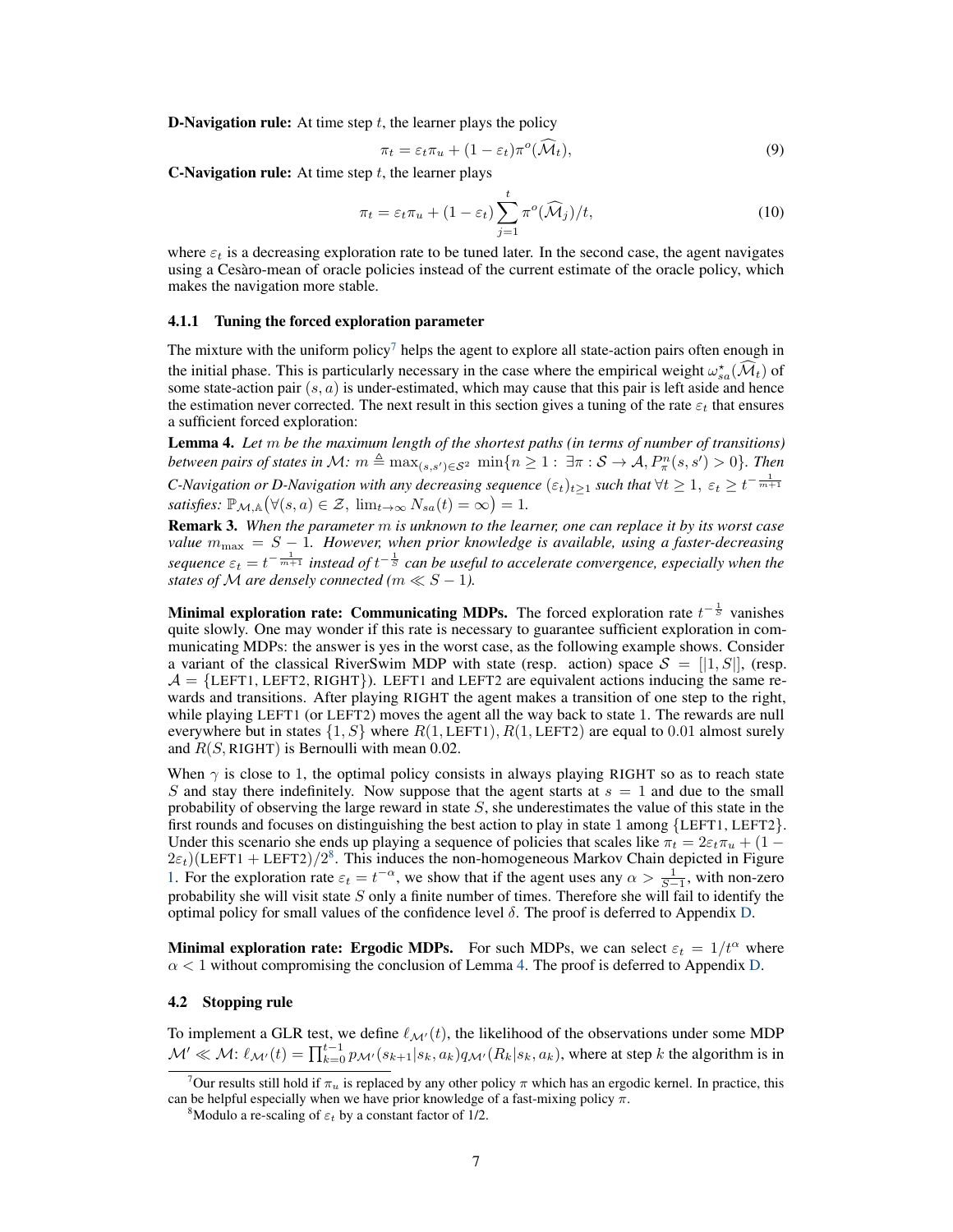

Figure 1: Non-homogeneous Markov Chain. An exploration rate of at least  $t^{-\frac{1}{S-1}}$  is needed.

state  $s_k$ , plays action  $a_k$  and observes the reward  $R_k$  and  $s_{k+1}$  (the next state). Performing a GLR test in step t consists in computing the optimal policy  $\hat{\pi}_t^*$  for the estimated MDP  $\hat{\mathcal{M}}_t$  and in comparing the likelihood of observations under the most likely model where  $\hat{\pi}_t^*$  is optimal to the likelihood the likelihood of observations under the most likely model where  $\hat{\pi}^*$  is optimal to the likelihood under the most likely model where  $\hat{\pi}^*$  is sub-optimal. Following the standardized form of the GLB under the most likely model where  $\hat{\pi}_t^*$  is sub-optimal. Following the standardized form of the GLR for multi armed bandite in  $INMM101$  we write: for multi-armed bandits in [DKM19] we write:

$$
G_{\hat{\pi}^*_{t}}(t) = \log \frac{\sup_{\mathcal{M}' : \hat{\pi}^*_{t} \in \Pi^* (\mathcal{M}')} \ell_{\mathcal{M}'}(t)}{\sup_{\mathcal{M}' : \hat{\pi}^*_{t} \notin \Pi^* (\mathcal{M}')} \ell_{\mathcal{M}'}(t)} = \log \frac{\ell_{\widehat{\mathcal{M}}_t}(t)}{\sup_{\mathcal{M}' \in \text{Alt}(\widehat{\mathcal{M}}_t)} \ell_{\mathcal{M}'}(t)} = \inf_{\mathcal{M}' \in \text{Alt}(\widehat{\mathcal{M}}_t)} \log \frac{\ell_{\widehat{\mathcal{M}}_t}(t)}{\ell_{\mathcal{M}'}(t)}
$$

$$
= \inf_{\mathcal{M}' \in \text{Alt}(\widehat{\mathcal{M}}_t)_{(s,a) \in \mathcal{Z}}} N_{sa}(t) \left[ \text{KL}(\widehat{q}_{s,a}(t), q_{\mathcal{M}'}(s, a)) + \text{KL}(\widehat{p}_{s,a}(t), p_{\mathcal{M}'}(s, a)) \right] \tag{11}
$$

$$
= t \, T \bigg( \widehat{\mathcal{M}}_t, \mathbf{N}(t) / t \bigg)^{-1} \,. \tag{12}
$$

The hypothesis  $(\hat{\pi}_t^* \neq \pi^*)$  is then rejected as soon as the ratio of likelihoods becomes greater than the threshold  $\hat{\beta}(t, \hat{\delta})$  properly tuned to ensure that the eleccitom is  $\hat{\delta}$  PG. Note that the likelihood r threshold  $β(t, δ)$ , properly tuned to ensure that the algorithm is  $δ$ -PC. Note that the likelihood ratio  $G_{\hat{\pi}_t^*}(t)$  itself can be difficult to compute for MDPs, since it is equivalent to solving (3), we lower bound it using (12) and Lemma 3. This leads to the following proposition:

Proposition 5. *Define the random thresholds for the transitions and rewards respectively:*

$$
\beta_p(t,\delta) \triangleq \log(1/\delta) + (S-1) \sum_{(s,a)} \log \left( e\left[1 + N_{sa}(t)/(S-1)\right] \right)
$$

$$
\beta_r(t,\delta) \triangleq SA \varphi \left( \log(1/\delta)/SA \right) + 3 \sum_{s,a} \log \left[1 + \log(N_{sa}(t)) \right]
$$

where  $\varphi(x) \sim x + \log(x)$  is defined in the appendix. Then the stopping rule:

$$
\tau_{\delta} \triangleq \inf \left\{ t \ge 1 : t \ U(\widehat{\mathcal{M}}_t, \mathbf{N}(t)/t)^{-1} \ge \beta_r(t, \delta/2) + \beta_p(t, \delta/2) \right\}
$$
(13)

*is*  $\delta$ -PC, *i.e.*,  $\mathbb{P}(\tau_{\delta} < \infty, \ \hat{\pi}^{\star}_{\tau_{\delta}} \neq \pi^{\star}) \leq \delta$ .

## 5 Main results and sample complexity analysis

First we state our main results, which take the form of asymptotic upper bounds on the sample complexity of MDP-NaS, under a slightly more conservative exploration rate than in Lemma 4. Then we present the most important ingredients in their proof. The complete proof is provided in Appendix F.

**Theorem 6.** Using the C-Navigation sampling rule with  $\varepsilon_t = t^{-\frac{1}{2(m+1)}}$  and the stopping rule (13): *(i) MDP-NaS stops almost surely and its stopping time satisfies*

 $\mathbb{P}(\limsup_{\delta \to 0} \frac{1}{\log(1/\delta)} \leq 2U_o(\mathcal{M})) = 1$ , where  $U_o(\mathcal{M})$  was defined in (6);

*(ii) the stopping time of MDP-NaS has a finite expectation for all*  $\delta \in (0,1)$ *, and*  $\limsup_{\delta \to 0} \frac{\mathbb{E}[\tau_{\delta}]}{\log(1/\delta)} \leq 2U_o(\mathcal{M}).$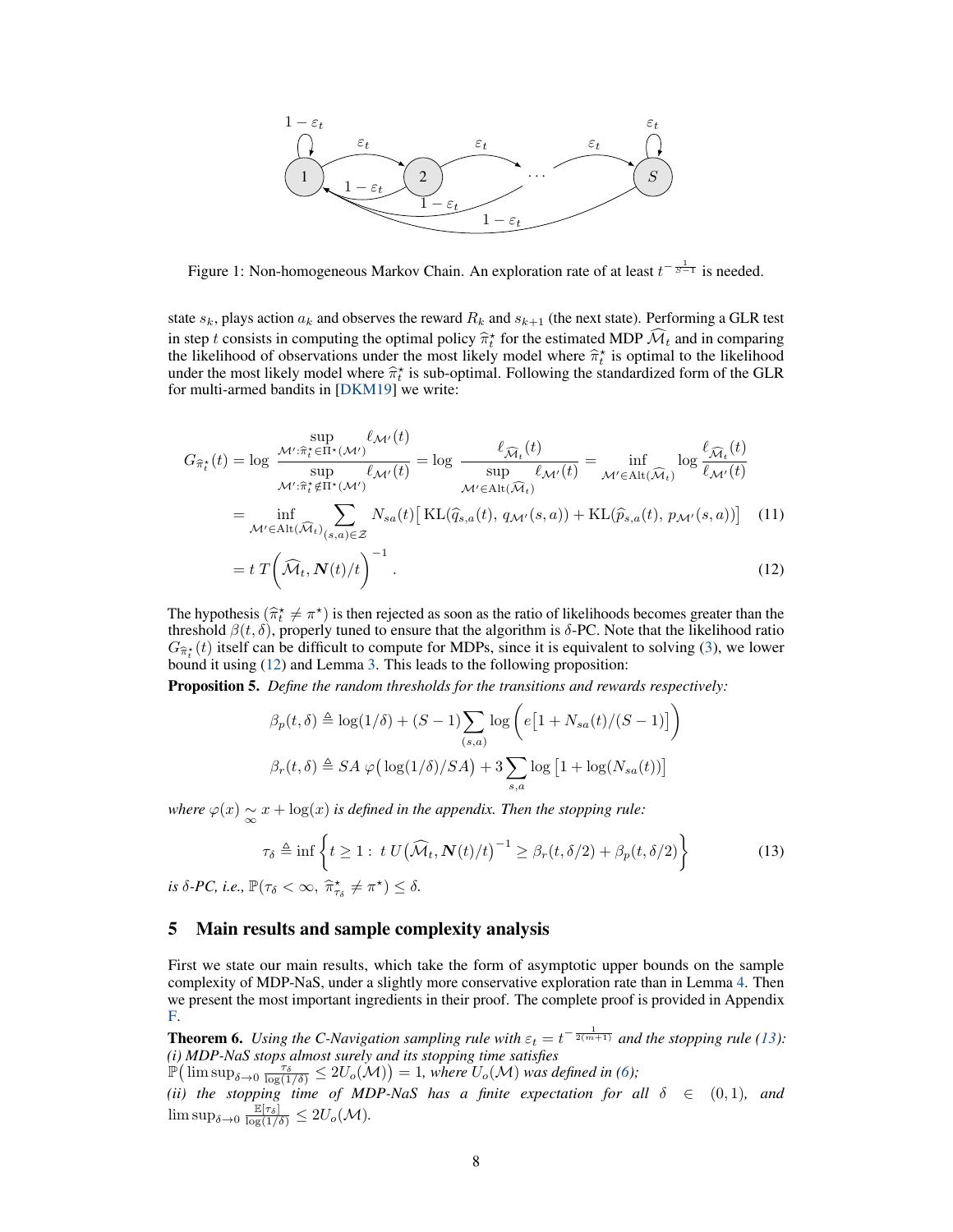#### 5.1 Proof sketch

Concentration of empirical MDPs: The starting point of our proof is a concentration event of the empirical estimates  $\widehat{\mathcal{M}}_t$  around M. For  $\xi > 0$  and  $T \geq 1$ , we define  $\mathcal{C}_T^1(\xi) =$  $\bigcap_{t=T^{1/4}}^T$  $\Big( \, \big\| \widehat{\mathcal{M}}_t - \mathcal{M}$  $\left\| \leq \xi, \left\| \pi^o(\widehat{\mathcal{M}}_t) - \pi^o(\mathcal{M}) \right\|_{\infty} \leq \xi$  $\lambda$ , where  $\|\cdot\|$  is a semi-norm on MDPs. Then we prove in Lemma 18 that  $C_T^1(\xi)$  holds with high probability in the sense that for all  $T \geq 1$ :

$$
\mathbb{P}\left(\mathcal{C}_T^1(\xi)\right) \ge 1 - \mathcal{O}\left(1/T^2\right). \tag{14}
$$

For this purpose we derive, for all pairs  $(s, a)$ , a lower bound on  $N_{sa}(t)$  stating that<sup>9</sup>:  $\mathbb{P}(\forall (s, a) \in \mathcal{Z}, \forall t \geq 1, N_{sa}(t) \geq (t/\lambda_\alpha)^{1/4} - 1) \geq 1 - \alpha$  where  $\lambda_\alpha \propto \log^2(1 + SA/\alpha)$  is a parameter that depends on the mixing properties of  $\mathcal M$  under the uniform policy. These lower bounds on  $N_{sa}(t)$  w.h.p. contrast with their deterministic equivalent obtained for C-tracking in [GK16].

Concentration of visit-frequencies: Before we proceed, we make the following assumption.

**Assumption 2.**  $P_{\pi_u}$  *is aperiodic*<sup>10</sup>.

Under Assumptions 1 and 2 the kernel  $P_{\pi_u}$ , and consequently also  $P_{\pi_v}$ , becomes ergodic. Hence the iterates of  $P_{\pi^o}$  converge to  $\omega^*(\mathcal{M})$  at a geometric speed. Also note that the Markov chains induced by playing either of our sampling rules are non-homogeneous, with a sequence of kernels  $(P_{\pi_t})_{t>1}$  that is history-dependent. To tackle this difficulty, we adapt a powerful ergodic theorem (see Proposition 12 in the appendix) from [FMP11] originally derived for adaptive Markov Chain Monte-Carlo (MCMC) algorithms to get the following result.

**Theorem 7.** *Using the C-Navigation or D-Navigation we have:*  $\lim_{t\to\infty} N(t)/t = \omega^*(\mathcal{M})$  *almost surely.*

Lemma 4 and Theorem 7 combined prove Theorem 6 *(i)* in a straightforward fashion. The proof of Theorem 6 *(ii)* is more involved. Again, we adapt the proof method from [FMP11] to derive a finite-time version of Proposition 12 which results into the following proposition.

**Proposition 8.** *Under C-Navigation, for all*  $\xi > 0$ *, there exists a time*  $T_{\xi}$  *such that for all*  $T \geq T_{\xi}$ *, all*  $t \geq T^{3/4}$  *and all functions*  $f : \mathcal{Z} \to \mathbb{R}^+$ *, we have:* 

$$
\mathbb{P}\bigg(\bigg|\frac{\sum_{k=1}^t f(s_k,a_k)}{t} - \mathbb{E}_{(s,a)\sim \omega^\star}[f(s,a)]\bigg| \geq K_\xi \|f\|_\infty \xi \bigg| \mathcal{C}_T^1(\xi)\bigg) \leq 2\exp\big(-t\xi^2\big).
$$

*where*  $\xi \mapsto K_{\xi}$  *is a mapping with values in*  $(1, \infty)$  *such that*  $\limsup_{\xi \to 0} K_{\xi} < \infty$ *.* 

Now define  $C_T^2(\xi) = \bigcap_{t=T^{3/4}}^T (|N(t)/t - \omega^*(\mathcal{M})| \le K_{\xi} \xi$ . Then Proposition 8 and Eq. (14) combined imply that for T large enough, the event  $C_T^1(\xi) \cap C_T^2(\xi)$  holds w.h.p. so that the expected stopping time is finite on the complementary event:  $\mathbb{E}[\tau_{\delta} \mathbb{1}\{C_T^1(\xi) \cup C_T^2(\xi)\}] < \infty$ . Now given the symptotic shape of the thresholds:  $\beta_{\epsilon}(t, \delta/2) + \beta_{\epsilon}(t, \delta/2) \approx 2 \log(1/\delta)$  we may informally asymptotic shape of the thresholds:  $\beta_r(t, \delta/2) + \beta_p(t, \delta/2) \underset{\delta \to 0}{\sim} 2 \log(1/\delta)$ , we may informally write:

$$
\mathbb{E}\big[\tau_{\delta}\mathbb{1}\{\mathcal{C}_T^1(\xi)\cap\mathcal{C}_T^2(\xi)\}\big]\underset{\delta\to 0}{\preceq} 2\log(1/\delta)\underset{(\mathcal{M}',\omega')\in B_{\xi}}{\sup}U_o(\mathcal{M}',\omega'),
$$

where  $B_{\xi} = \{(\mathcal{M}', \omega') : \|\mathcal{M}' - \mathcal{M}\| \leq \xi, \|\omega' - \omega^*(\mathcal{M})\|_{\infty} \leq K_{\xi} \xi\}.$  Taking the limits when  $\delta$ and  $\xi$  go to zero respectively concludes the proof.

<sup>&</sup>lt;sup>9</sup>Using the method in our proof one can derive a lower bound of the type  $t^{\zeta}$  for any  $\zeta < 1/2$  and any exploration rate  $\varepsilon_t = t^{-\theta}$  with  $\theta < 1/(m+1)$ . We chose  $\theta = \frac{1}{2(m+1)}$  and  $\zeta = 1/4$  because they enable us to have an explicit formula for  $\lambda_{\alpha}$ . See Lemma 11 in the appendix.<br><sup>10</sup>This assumption is mild as it is enough to have only one state  $\tilde{s}$  and one action  $\tilde{a}$  such that  $P_{\mathcal{M}}(\tilde{s}|\tilde{s}, \tilde{a}) > 0$ 

for it to be satisfied. Furthermore, Assumptions 1 and 2 combined are still less restrictive than the usual *ergodicity* assumption, which requires that the Markov chains of *all* policies are ergodic.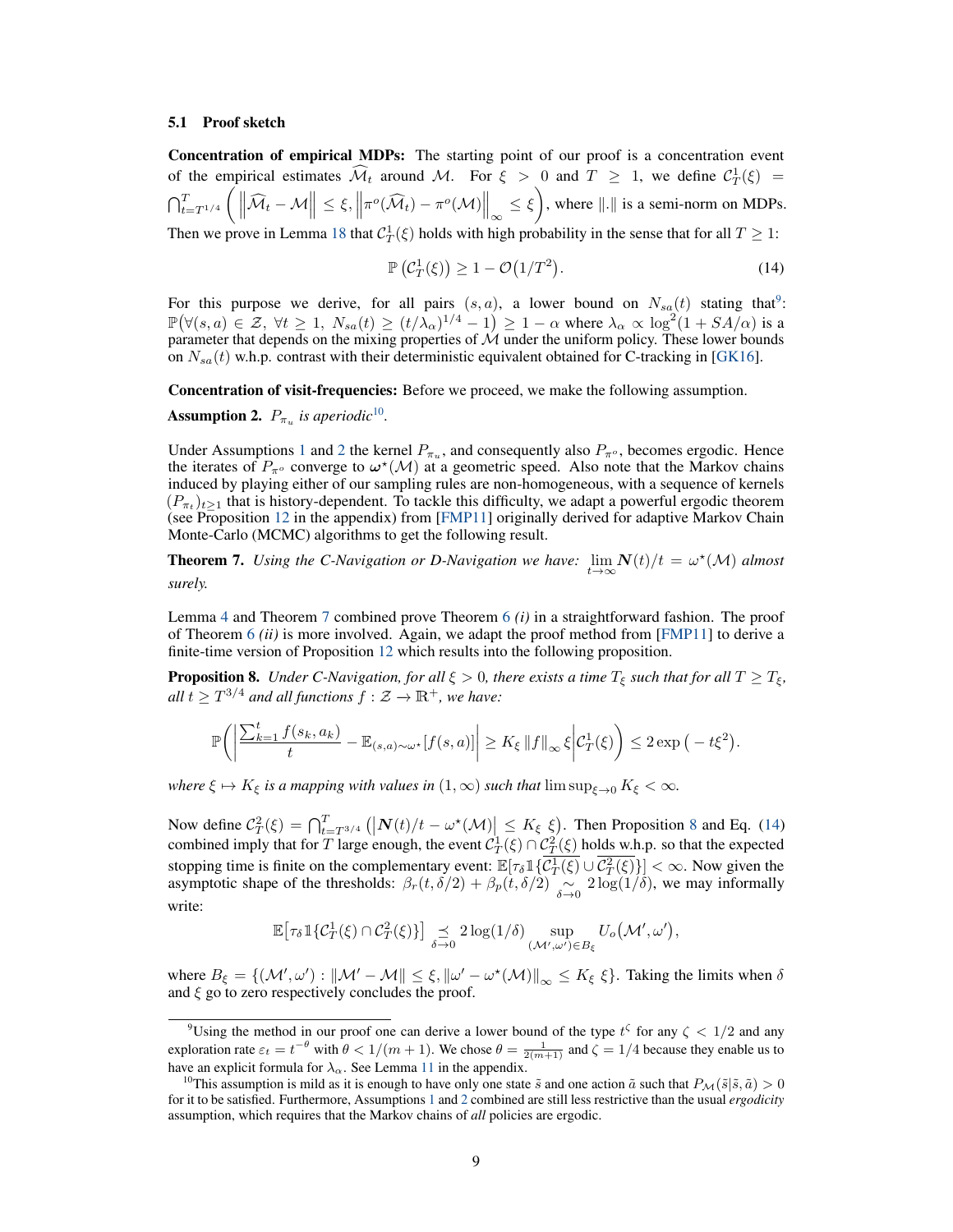## 6 Comparison with MOCA

Recall from Lemma 3 and Theorem 6 that our sample complexity bound writes as:

$$
\mathcal{O}\bigg(\inf_{\omega \in \Omega(\mathcal{M})} \max_{(s,a):a \neq \pi^{\star}(s)} \frac{1 + \text{Var}_{p(s,a)}[V^{\star}_{\mathcal{M}}]}{\omega_{sa}\Delta_{sa}^2} + \frac{1}{\min_{s}\omega_{s,\pi^{\star}(s)}\Delta_{\min}^2(1-\gamma)^3}\bigg) \log(1/\delta).
$$

Hence, in the asymptotic regime  $\delta \to 0$ , MDP-NaS finds the optimal way to balance exploration between state-action pairs proportionally to their *hardness*:  $(1 + Var_{p(s,a)}[V^*_{\mathcal{M}}])/\Delta_{sa}^2$  for sub-optimal pairs (resp.  $1/\Delta_{\min}^2(1-\gamma)^3$  for optimal pairs).

After a preprint of this work was published, [WSJ21] proposed MOCA, an algorithm for BPI in the episodic setting. MOCA has the advantage of treating the more general case of  $\varepsilon$ -optimal policy identification with finite-time guarantees on its sample complexity. The two papers have different and complementary objectives but one can compare with their bound for exact policy identification, i.e when  $\varepsilon < \varepsilon^{\star 11}$ , in the asymptotic regime  $\delta \to 0$ . In this case, by carefully inspecting the proofs of [WSJ21], we see that MOCA's sample complexity writes  $as^{12}$ :

$$
\mathcal{O}\bigg(\sum_{h=1}^{H} \inf_{\omega \in \Omega(\mathcal{M})} \max_{s, a \neq \pi^*(s)} \frac{H^2}{\omega_{sa}(h)\Delta_{sa}(h)^2}\bigg) \log(1/\delta) + \frac{\text{polylog}(S, A, H, \log(\varepsilon^*))\log^3(1/\delta)}{\varepsilon^*}
$$

where H is the horizon and  $\Delta_{sa}(h)$  is the sub-optimality gap of  $(s, a)$  at time step h. We make the following remarks about the bounds above:

1. MOCA only pays the cost of worst-case visitation probability multiplied by the gap of the corresponding state  $\min_{s,a\neq \pi^*(s)} \omega_{sa} \Delta_{sa}^2$ . Instead, MDP-NaS pays a double worst-case cost

of the smallest visitation probability multiplied by the minimum gap  $\min_s \omega_{s,\pi^*(s)} \Delta_{\min}^2$ . As pointed out by [WSJ21] the former scaling is better, especially when the state where the minimum gap is achieved is different from the one that is hardest to reach. This is however an artefact of the upper bound in Lemma 3 that MDP-NaS uses as a proxy for the characteristic time. Using a more refined bound, or an optimization oracle that solves the best-response problem, one can remove this double worst-case dependency.

- 2. The sample complexity of MOCA *divided by*  $\log(1/\delta)$  *still explodes* when  $\delta$  goes to zero, contrary to MDP-NaS's bound.
- 3. The sample complexity of MDP-NaS is variance-sensitive for sub-optimal state-action pairs, while MOCA's bound depends on a worst-case factor of  $H^2$ . Indeed as the rewards are in [0, 1], we always have  $V_M^* \leq H$  and  $Var_{p(s,a)}[V_M^*] \leq H^2$  in the episodic setting.

We conclude this section by noting that MDP-NaS has a simple design and can easily be implemented.

## 7 Conclusion

To the best of our knowledge, this paper is the first to propose an algorithm with *instance-dependent sample complexity* for Best Policy identification (BPI) in the *full online* setting. Our results are encouraging as they show: 1) How the navigation constraints of online RL impact the difficulty of learning a good policy, compared to the more relaxed sampling schemes of Multi-Armed Bandits and MDPs with a generative model. 2) That, provided access to an optimization oracle that solves the information-theoretical lower bound (resp. some convex relaxation of the lower bound), asymptotic optimal (resp. near-optimal) sample complexity is still possible through adaptive control of the trajectory. This opens up exciting new research questions. First, it is intriguing to understand how the mixing times -and not just the stationary distributions- of Markov chains induced by policies impact the sample complexity of BPI in the moderate confidence regime. A second direction would be to extend our contributions to the problem of finding an  $\varepsilon$ -optimal policy, which is of more practical interest than identifying the best policy.

<sup>&</sup>lt;sup>11</sup> $\varepsilon^*$  is defined in their work as the threshold value for  $\varepsilon$  such that the only  $\varepsilon$ -optimal policy is the best policy. However, when the objective is to find the optimal policy, it is not clear from their paper how one can determine such a value of  $\varepsilon$  without prior knowledge of the ground truth instance.

<sup>&</sup>lt;sup>12</sup>The  $\log^3(1/\delta)$  term comes from the sample complexity of their sub-routine FINDEXPLORABLESETS.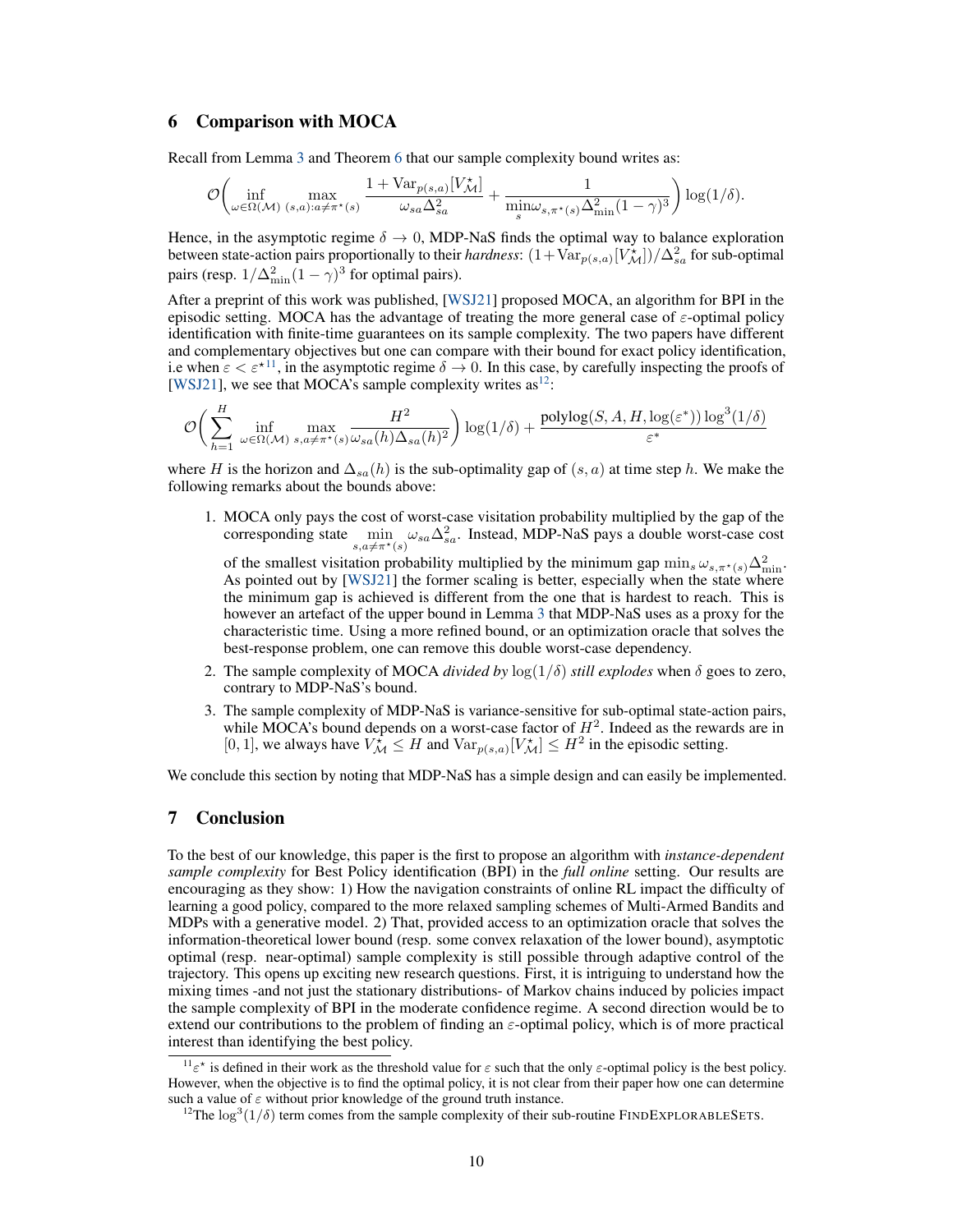## Broader Impact

This paper tries to advance our theoretical understanding of the sample complexity of finding a good policy in Markov Decision Processes, which can be interesting for both theoreticians and practitioners. However, this paper is not oriented towards a specific application, so a wider broader impact discussion is not applicable.

## Acknowledgments and Disclosure of Funding

The authors would like to thank the anonymous reviewers whose comments and questions helped improve the clarity of this manuscript. A. Proutiere's research is supported by the Wallenberg AI, Autonomous Systems and Software Program (WASP) funded by the Knut and Alice Wallenberg Foundation. A. Garivier and A. Al Marjani acknowledge the support of the Project IDEXLYON of the University of Lyon, in the framework of the Programme Investissements d'Avenir (ANR-16- IDEX-0005), and Chaire SeqALO (ANR-20-CHIA-0020).

## **References**

- [AHKS20] Alekh Agarwal, Mikael Henaff, Sham Kakade, and Wen Sun. Pc-pg: Policy cover directed exploration for provable policy gradient learning. In H. Larochelle, M. Ranzato, R. Hadsell, M. F. Balcan, and H. Lin, editors, *Advances in Neural Information Processing Systems*, volume 33, pages 13399–13412. Curran Associates, Inc., 2020.
- [AJO09] Peter Auer, Thomas Jaksch, and Ronald Ortner. Near-optimal regret bounds for reinforcement learning. In D. Koller, D. Schuurmans, Y. Bengio, and L. Bottou, editors, *Advances in Neural Information Processing Systems*, volume 21. Curran Associates, Inc., 2009.
- [AKY20] Alekh Agarwal, Sham Kakade, and Lin F. Yang. Model-based reinforcement learning with a generative model is minimax optimal. volume 125 of *Proceedings of Machine Learning Research*, pages 67–83. PMLR, 09–12 Jul 2020.
- [AMK13] Mohammad Gheshlaghi Azar, Rémi Munos, and Hilbert J Kappen. Minimax pac bounds on the sample complexity of reinforcement learning with a generative model. *Machine learning*, 91(3):325–349, 2013.
- [BK97] Apostolos N. Burnetas and Michael N. Katehakis. Optimal adaptive policies for markov decision processes. *Mathematics of Operations Research*, 22(1):222–255, 1997.
- [CT06] Thomas M. Cover and Joy A. Thomas. *Elements of Information Theory (Wiley Series in Telecommunications and Signal Processing)*. Wiley-Interscience, USA, 2006.
- [DKM19] Rémy Degenne, Wouter M. Koolen, and Pierre Ménard. Non-asymptotic pure exploration by solving games. In *NeurIPS*, 2019.
- [DMKV21] O. D. Domingues, Pierre M'enard, E. Kaufmann, and Michal Valko. Episodic reinforcement learning in finite mdps: Minimax lower bounds revisited. In *ALT*, 2021.
- [DTC13] Thomas Dietterich, Majid Taleghan, and Mark Crowley. Pac optimal planning for invasive species management : Improved exploration for reinforcement learning from simulator-defined mdps. 01 2013.
- [EDMM06] Eyal Even-Dar, Shie Mannor, and Yishay Mansour. Action elimination and stopping conditions for the multi-armed bandit and reinforcement learning problems. *Journal of Machine Learning Research*, 7:1079–1105, 06 2006.
- [FCG10] Sarah Filippi, Olivier Cappé, and Aurélien Garivier. Optimism in reinforcement learning and kullback-leibler divergence. In *Allerton Conference on Communication, Control, and Computing*, pages 115–122, Sep. 2010.
- [Fie94] C. Fiechter. Efficient reinforcement learning. In *COLT '94*, 1994.
- [FMP11] G. Fort, É. Moulines, and P. Priouret. Convergence of adaptive and interacting markov chain monte carlo algorithms. *Annals of Statistics*, 39:3262–3289, 2011.
- [FYAY21] Fei Feng, W. Yin, Alekh Agarwal, and Lin F. Yang. Provably correct optimization and exploration with non-linear policies. *ArXiv*, abs/2103.11559, 2021.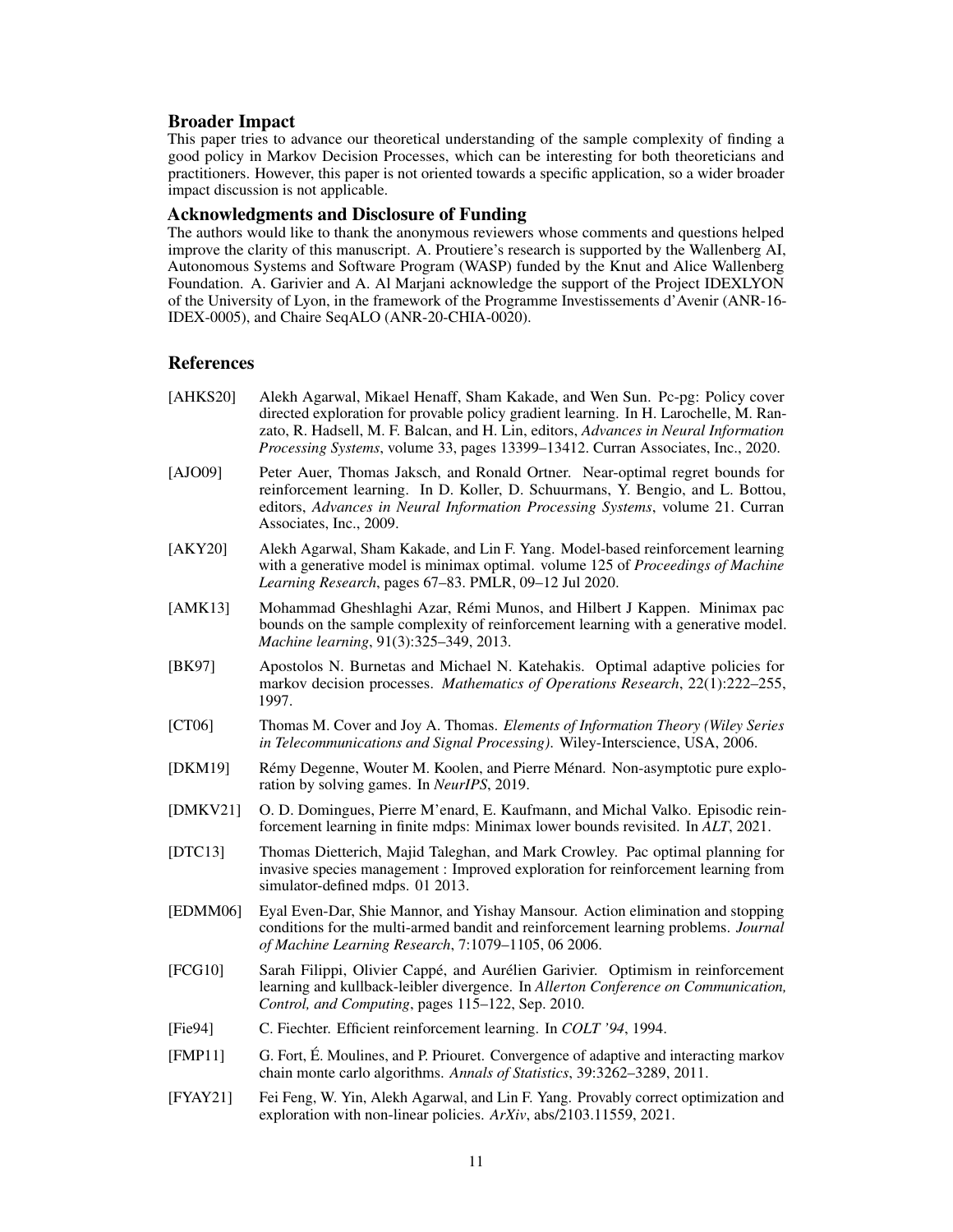- [GK16] Aurélien Garivier and Emilie Kaufmann. Optimal best arm identification with fixed confidence. In Vitaly Feldman, Alexander Rakhlin, and Ohad Shamir, editors, *29th Annual Conference on Learning Theory*, volume 49 of *Proceedings of Machine Learning Research*, pages 998–1027, Columbia University, New York, New York, USA, 23–26 Jun 2016. PMLR.
- [GK19] A. Garivier and Emilie Kaufmann. Non-asymptotic sequential tests for overlapping hypotheses and application to near optimal arm identification in bandit models. *arXiv preprint, Statistics Theory*, arXiv:1905.03495, 2019.
- [HH80] P. Hall and C.C. Heyde. 2 inequalities and laws of large numbers. In P. Hall and C.C. Heyde, editors, *Martingale Limit Theory and its Application*, Probability and Mathematical Statistics: A Series of Monographs and Textbooks, pages 13–50. Academic Press, 1980.
- [JKM+20] Anders Jonsson, Emilie Kaufmann, Pierre Menard, Omar Darwiche Domingues, Edouard Leurent, and Michal Valko. Planning in markov decision processes with gap-dependent sample complexity. In H. Larochelle, M. Ranzato, R. Hadsell, M. F. Balcan, and H. Lin, editors, *Advances in Neural Information Processing Systems*, volume 33, pages 1253–1263. Curran Associates, Inc., 2020.
- [Kak03] Sham Machandranath Kakade. *On the sample complexity of reinforcement learning*. PhD thesis, University of London, England, 2003.
- [KCG16] Emilie Kaufmann, Olivier Cappé, and Aurélien Garivier. On the complexity of bestarm identification in multi-armed bandit models. *The Journal of Machine Learning Research*, 17(1):1–42, 2016.
- [KK18] Emilie Kaufmann and Wouter M. Koolen. Mixture martingales revisited with applications to sequential tests and confidence intervals. *arXiv preprint*, arXiv:1811.11419, 2018.
- [KMDD<sup>+</sup>21] Emilie Kaufmann, Pierre Ménard, Omar Darwiche Domingues, Anders Jonsson, Edouard Leurent, and Michal Valko. Adaptive reward-free exploration. In Vitaly Feldman, Katrina Ligett, and Sivan Sabato, editors, *Proceedings of the 32nd International Conference on Algorithmic Learning Theory*, volume 132 of *Proceedings of Machine Learning Research*, pages 865–891. PMLR, 16–19 Mar 2021.
- [KMN99] Michael Kearns, Yishay Mansour, and Andrew Y. Ng. A sparse sampling algorithm for near-optimal planning in large markov decision processes. In *Proceedings of the 16th International Joint Conference on Artificial Intelligence - Volume 2*, IJCAI'99, page 1324–1331, San Francisco, CA, USA, 1999. Morgan Kaufmann Publishers Inc.
- [KS98] Michael Kearns and Satinder Singh. Finite-sample convergence rates for q-learning and indirect algorithms. In *Proceedings of the 11th International Conference on Neural Information Processing Systems*, NIPS'98, page 996–1002, Cambridge, MA, USA, 1998. MIT Press.
- [LCC<sup>+</sup>21] Gen Li, Changxiao Cai, Yuxin Chen, Yuantao Gu, Yuting Wei, and Yuejie Chi. Is q-learning minimax optimal? a tight sample complexity analysis, 2021.
- [LPW06] David A. Levin, Yuval Peres, and Elizabeth L. Wilmer. *Markov chains and mixing times*. American Mathematical Society, 2006.
- [LR85] T.L. Lai and H. Robbins. Asymptotically efficient adaptive allocation rules. *Advances in Applied Mathematics*, 6(1):4–2, 1985.
- [LS20] Tor Lattimore and Csaba Szepesvári. *Bandit Algorithms*. Cambridge University Press, 2020.
- [LWC<sup>+</sup>20a] Gen Li, Yuting Wei, Yuejie Chi, Yuantao Gu, and Yuxin Chen. Breaking the sample size barrier in model-based reinforcement learning with a generative model. *arXiv preprint*, arXiv:2005.12900, 2020.
- [LWC<sup>+</sup>20b] Gen Li, Yuting Wei, Yuejie Chi, Yuantao Gu, and Yuxin Chen. Sample complexity of asynchronous q-learning: Sharper analysis and variance reduction, 2020.
- [MDJ<sup>+</sup>20] Pierre M'enard, O. D. Domingues, Anders Jonsson, E. Kaufmann, Edouard Leurent, and Michal Valko. Fast active learning for pure exploration in reinforcement learning. *ArXiv*, abs/2007.13442, 2020.